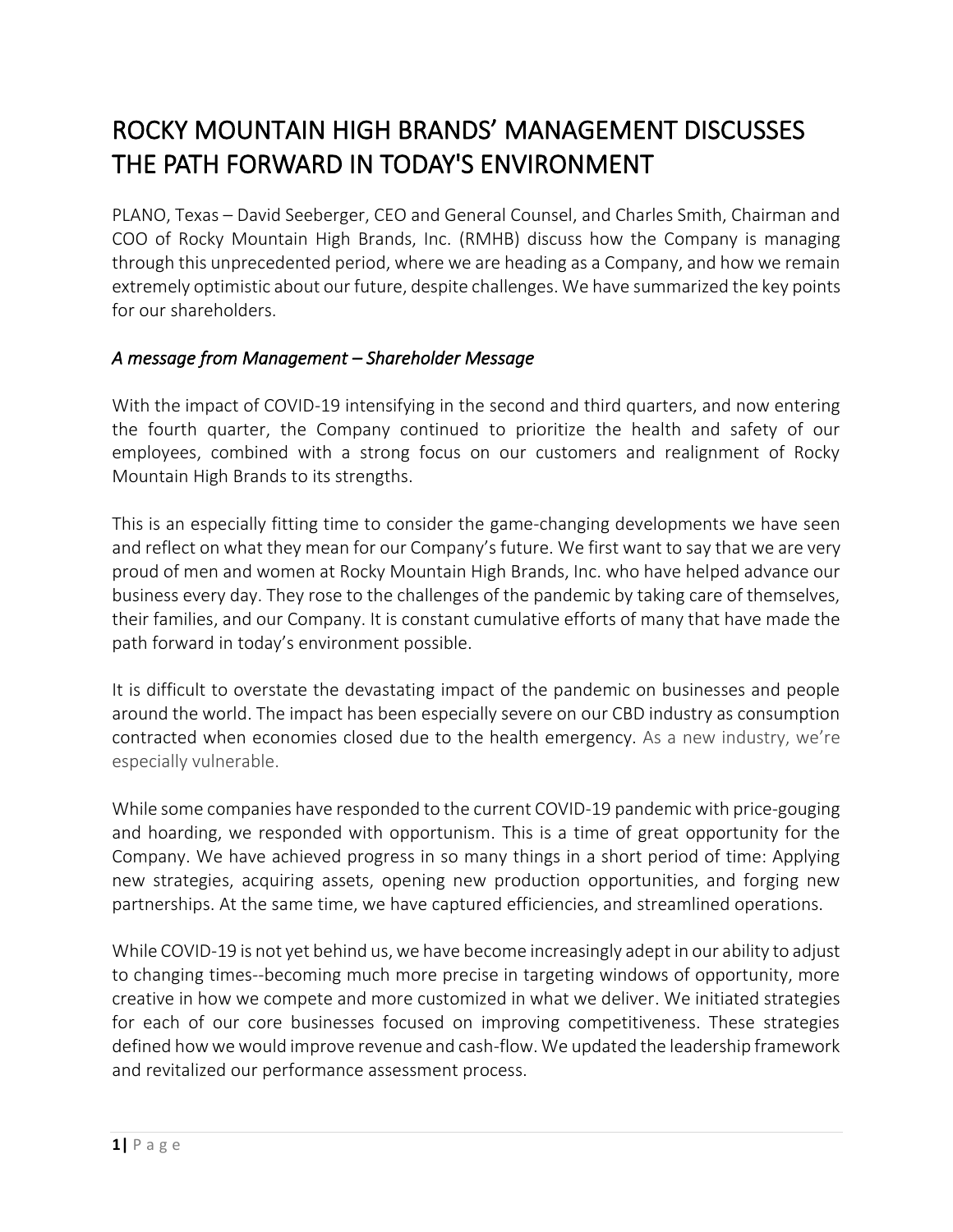The Company underwent vertical integration by acquiring the assets of a co-packing company at the end of April this year. One of the biggest benefits of this acquisition is that it created economies of scale. It strengthened our supply chain, lowered production costs, cut down on delays in delivery and transportation, substantially reduced minimum production quantities and scheduling concerns. And, by keeping our management consolidated, overhead and other costs were reduced, i.e., the corporate office was closed and relocated to the production facility.

Looking ahead, we are confident that we can further strengthen our business in the second half of the year. Though not complete, the following are key messages in the path forward in today's environment.

# *Form 10-Q Filing*

The Form 10-Q for the  $2<sup>nd</sup>$  quarter 2020 is currently under review by our new auditing firm. We are working closely with the new auditing firm as well as the old firm to file periodic financial statements and other disclosures in the appropriate time periods. We expect filing to be in an expeditious timeframe moving forward.

#### *Beverage Co-Packaging Assets Purchased – Wholly Owned Subsidiary Created*

Rocky Mountain Productions, Inc. (RMP) was formed on April 30th of this year when the assets of Raw Pharma Capital, LLC were purchased by way of stock and owner financed, and became a subtenant of Bershtel Enterprises, LLC (Tenant) under their lease agreement with the landlord. This was a milestone event which significantly increased the size of RMHB and brought in-house a critical part of the production process that was previously outsourced. The acquisition has allowed us to control our own destiny, reduce costs, and improve efficiencies while creating future profitability.

The Company specializes in cold fill beverages, concentrates and ready-to-drink beverages. We have a state-of-the-art facility that is uniquely positioned to provide our brand drinks as well as white label clients with all the best-in-class services needed to get products ready for store shelves. In addition, we can provide custom palletizing, labeling, and packaging to expertly finish a product. We maintain Good Manufacturing Practices and follow U.S. Food and Drug Administration Standards.

Our modern production machines and expertise place us at the forefront of beverage, hand sanitizer, and energy shot packaging. Since our purchase, we have focused on developing tailor-made approaches to meet our customers' changing needs and requirements. We offer total supply chain solutions that take care of every part of the process, from planning to production, and warehousing. We can handle the needs of any client who is in the industry of ready to drink beverages and energy shots, and gel or liquid hand sanitizers.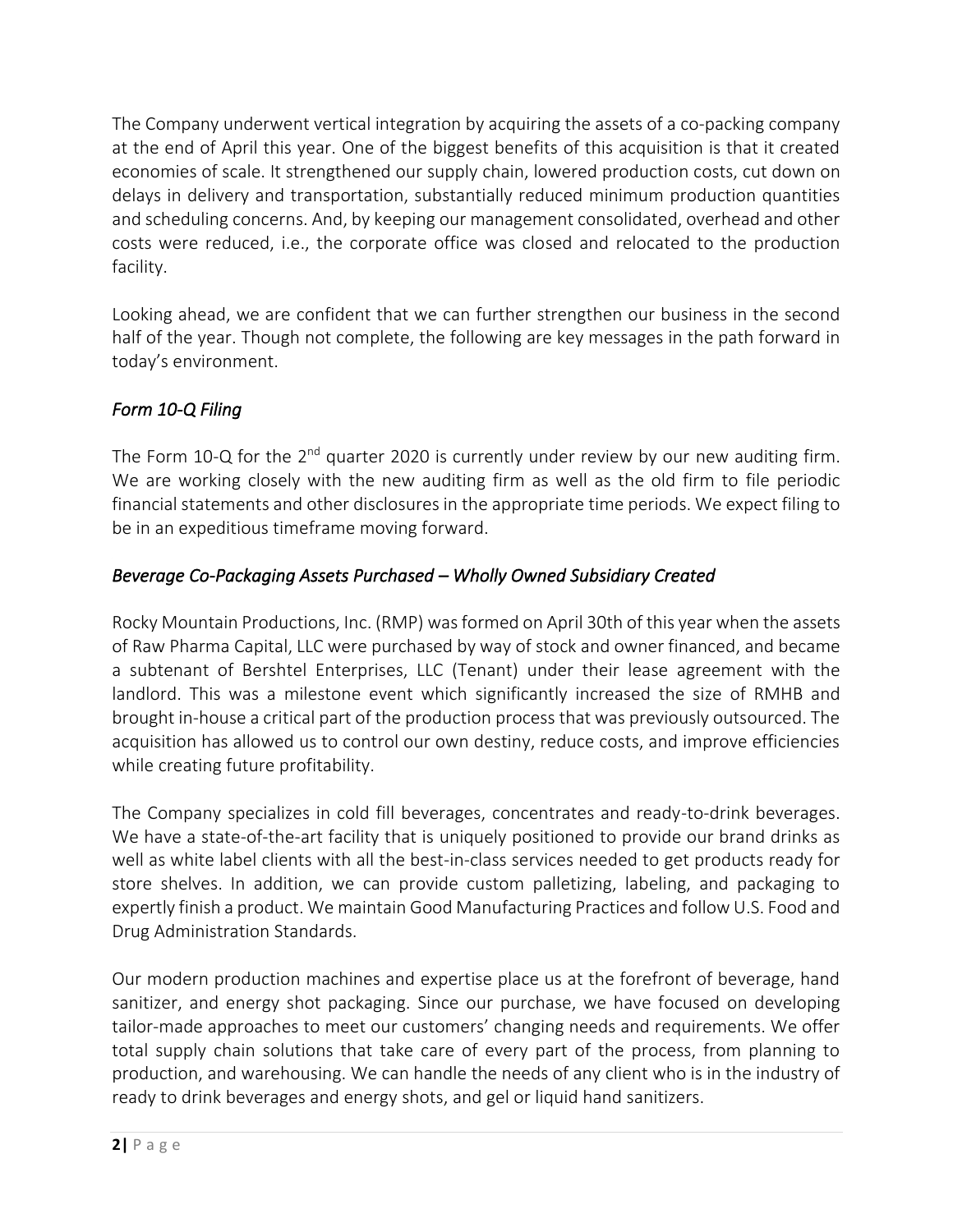Our turnkey capability means we are adept at stages of filling, labeling, packing, and shipping. We will help procure the finest ingredients and raw materials available. In fact, we will source anything a client may need to complete the project, including cans and lids, bottles and caps, labels, packaging, and more.

In a fast moving and constantly changing market, we never give up on our ambition to improve and we are always searching for new ways to drive innovation. Our production processes are highly flexible, enabling us not only to develop the right products in the right volumes but also to develop new product formulas and packaging combinations in line with our consumers' changing needs and requirements.

# *Hand Sanitizer Opportunity*

The pandemic caused supply shortages of hand sanitizers due to sudden surge of demand by the consumer market. The Company's workforce quickly adapted and adjusted manufacturing operations to deliver much-needed hand sanitizers to assist consumers and first responders fighting COVID-19.

Our 30-head custom Automatic Pressure Overflow (APO) filler was converted to fill hand sanitizer bottles. The machine was ideal for filling a wide range of viscosities and various bottle sizes. This filler can handle a wide range of container sizes, fill volumes, and product types. It is most ideal for filling gels in large volumes and at great speed.

# *Unopened Aluminum Cans Leaking*

The leaking cans occurred prior to our purchase of the packaging assets from Raw Pharma. The beverages that leaked were the Watermelon and Grapefruit drinks from the Green Lotus brand and CBD Life's Rocket High and California Lemonade. Their California Black Tea has not leaked. Within a month after production, the Green Lotus brands started leaking. The CBD Life's beverages commenced to leak within 60 days of production.

We have since moved forward cautiously with the attitude that the leakage most likely originated at the facility. The following are steps taken to date.

- We along with industry professionals have thoroughly inspected the machinery, railings, tumblers, and other areas for pointed edges that could cause small perforations in the cans. Even our pack out procedures were carefully reviewed for handling and proper stacking.
- Several scientists, chemists, and other professionals were engaged in the U.S. and Mexico to review the chemistry within the cans. Based on their recommendation, we purchased a new nitrogen dosing machine. Nitrogen dosing is a process in which a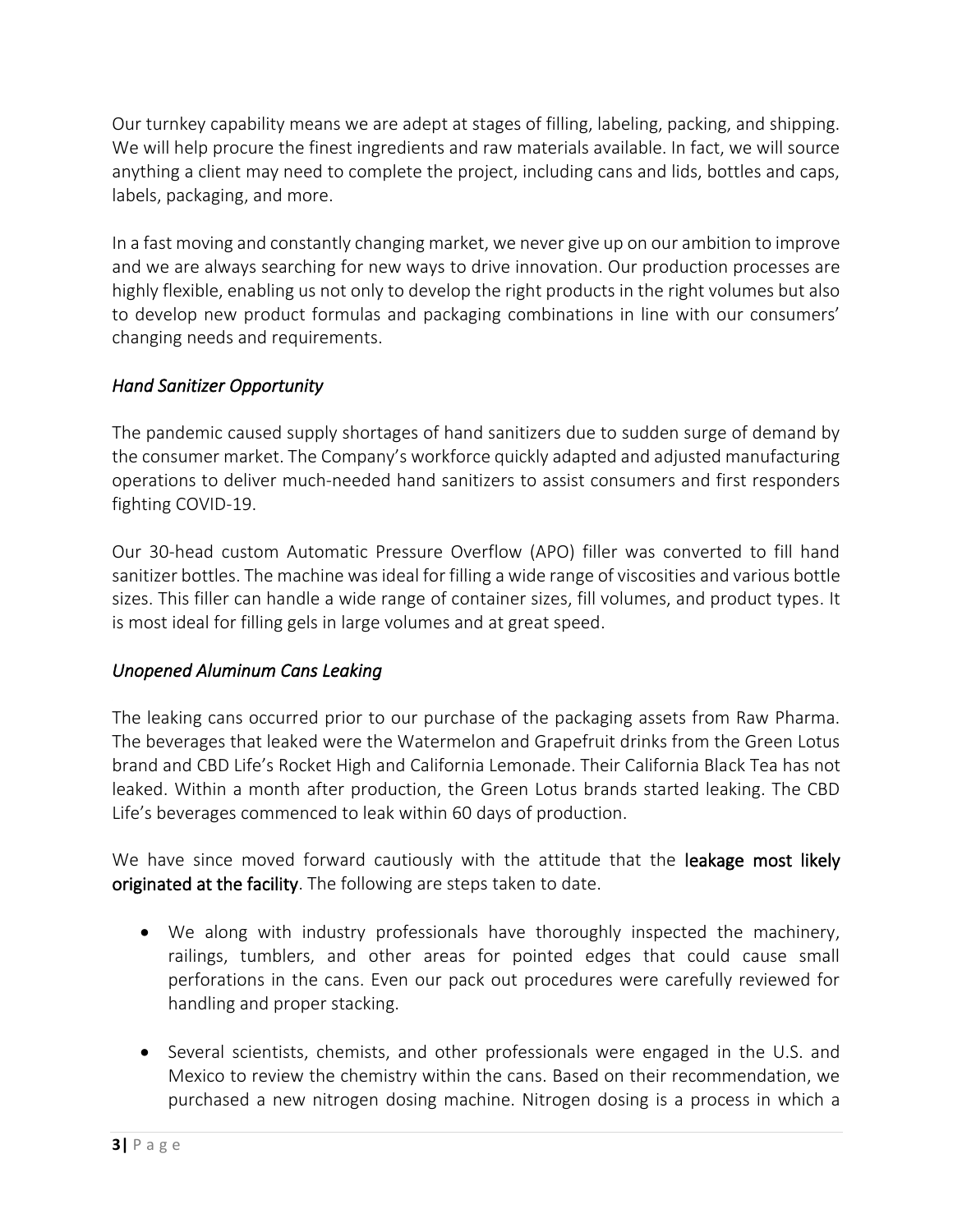nitrogen doser dispenses a short burst of liquid nitrogen into a container just prior to that container being sealed.

• After a thorough inspection, it was determined that readers for both oxygen and carbon were needed. A good product starts with the very first production step. To ensure optimum end products, oxygen ingress must be minimized from the beginning all through the production process. This makes monitoring the drink production from the very beginning at every single production step equally important.

# *CBD Life*

Our commitment to CBD Life has never wavered. There were and continues to be numerous challenges to overcome such as: (1) formulating the right drinks for their market; (2) continue to meet COFEPRIS, Mexico's Federal Committee for Protection from Sanitary Risks, new regulations and permit approval; (3) the leaky can issue took months of work to isolate and correct; and (4) the increase in the number of COVID 19 cases as well as hospitalizations in both countries.

In the near term, we have a great relationship that is built on respect and integrity. For the longer term, we are deploying our competencies to develop superior and innovative beverage options for CBD Life as they grow their portfolio of drinks in Mexico and the United States at some future date.

Our outlook projects their beverages growing at a steady rate per year. Under this demand scenario, there is a direct link between consumption and a more prosperous opportunity for both companies and is foundational to our long-term strategies and plans.

# *Wellness for Life, Inc. – Wholly Owned Subsidiary*

HEMPd is our proprietary CBD brand. All HEMPd products are marketed through Rocky Mountain High Brand's wholly owned subsidiary, Wellness for Life, Inc.

The Company launched the HEMPd brand with products containing Cannabidiol (*CBD*), an active ingredient in cannabis derived from the hemp plant. The initial CBD products were tinctures, gummies, water soluble drops, capsules, lotions, and salves as "off the shelf" products.

We consider these products as *me-too*. A *me-too* product is just what the expression implies. It is a product that is jumping into a competitive market where many similar products are already available.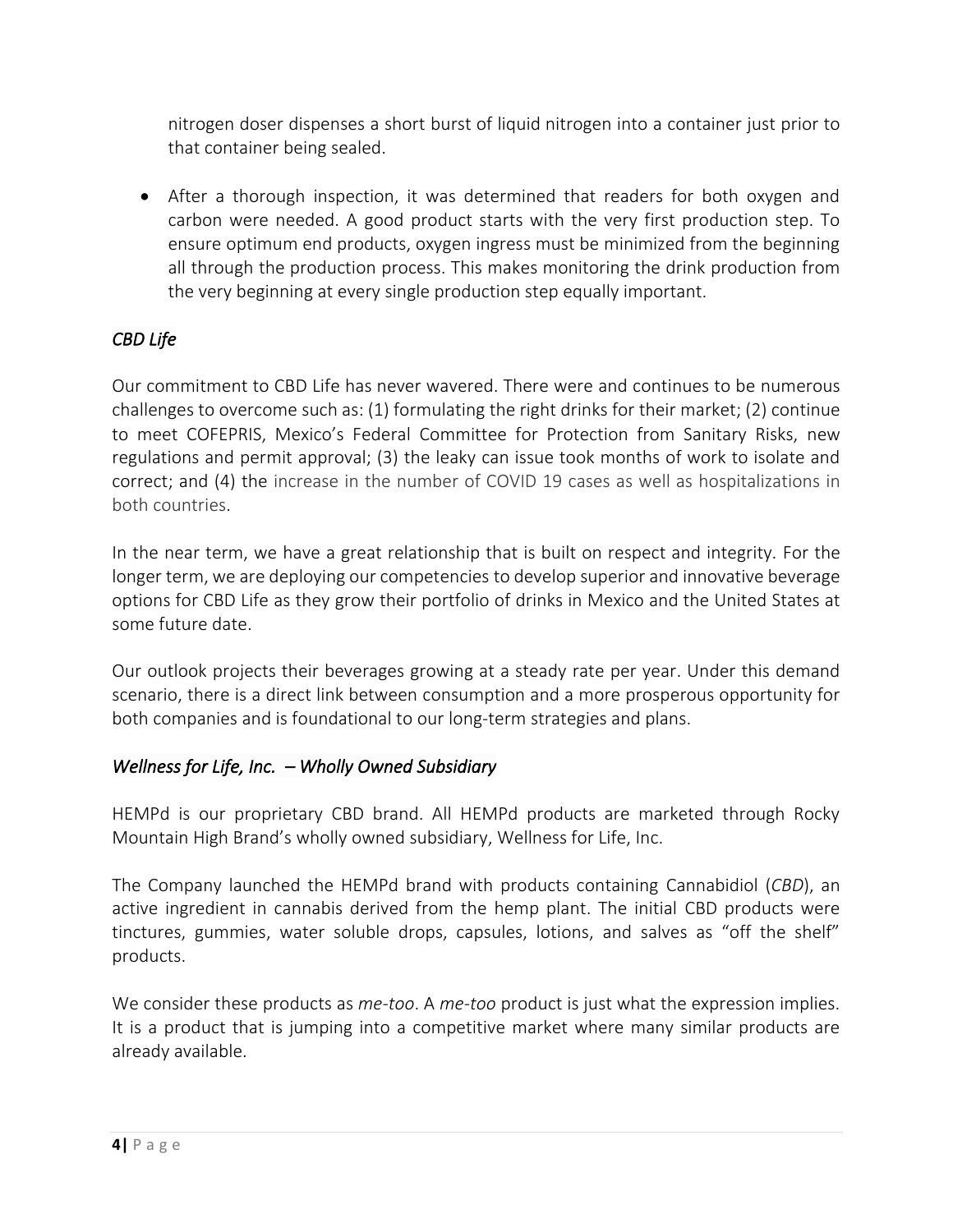For these products to be successful and for the Company to stay in this market, a core question must be answered: How can these products be disruptive to have the best chance for success? Successful brands are built with a strategy, which includes a very clear understanding of the channel objectives, geographic footprints, and approach to the marketplace. These products are on hold pending further study.

# *Beverage Products*

HEMPd 20 mg CBD Infused Flavored Waters were introduced in the market earlier this year. The flavored drinks included Pineapple Coconut, Dragon Fruit, Raspberry Lemonade and Peach Mango in 12oz cans.

It is harder than ever to capture and keep the attention of target markets. We do not necessarily have to change the world to get ahead of the current marketplace, but we do need to find a way of standing out from the crowd. In an environment where differentiation is becoming more of a challenge, disruptive products create followers that pave the way for ongoing success. We believe our HEMPd infused flavored waters are disruptive products.

Our strategy moving forward with HEMPd CBD infused flavored waters includes:

- Follow a focused sales and growth strategy to expand sales with existing accounts and uncover new business opportunities for HEMPd beverages.
- Sales channels for the HEMPd beverages include convenience stores, grocery stores, natural/organic stores, and on-line.
- Build and establish relationships with the right distributors and their representatives at every interval of their supply chain to consistently drive the bottom line.
- Build a sales team by adding experienced sales personnel (in each targeted state) to fuel future growth.

HEMPd has developed core competencies in (1) offering a high-quality, health branded product whose image is starting to be recognizable among consumers; (2) creating a sense of community among consumers who purchase the products; and (3) developing a reputation among retailers as a reliable producer, delivering the requested number of products on schedule.

# *Eagle Spirit Land & Water Company – Wholly Owned Subsidiary*

Eagle Spirit Land & Water Company, a wholly owned subsidiary of RMHB, Inc. and Poafpybitty Family, LLC, a Native American Comanche family, formed a business alliance by creating Rocky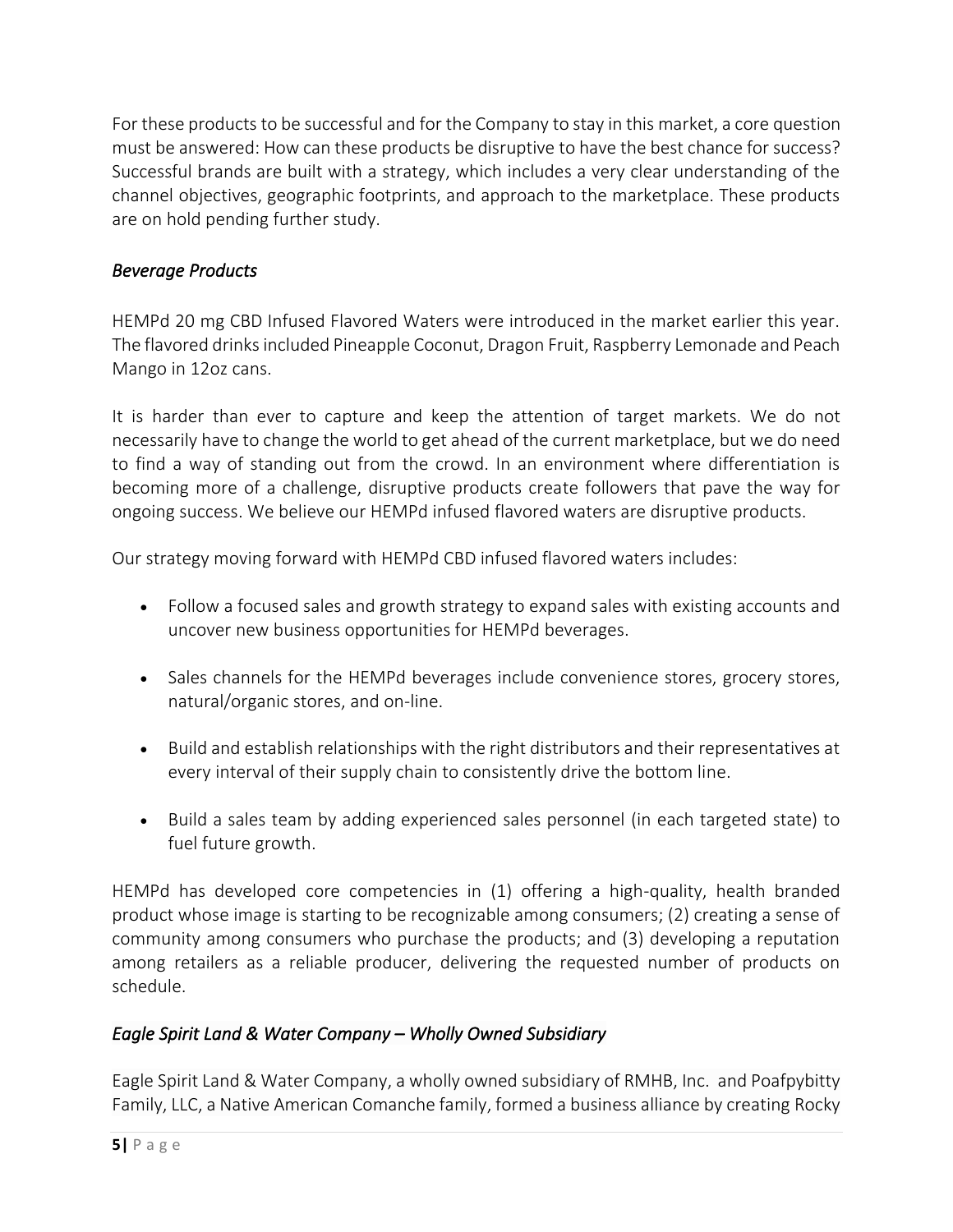Mountain High Water Company, LLC, a majority owned Native American Enterprise, to share an incredible story about the water of the Poafpybitty's ancestors under the brand name of Eagle Spirit.

We are committed to bringing a spring water to the market that has an incredible story, naturally high pH, and a great taste, so the world can experience a "living water" which alone satisfies the deepest thirst. We look to a future where our water is helping steer the world toward healthier lives and a more sustainable and environmentally relationship with Mother Earth.

The strength of Eagle Spirit spring water is this:

- Our water is revitalizing goodness that comes from a single sacred source on Oklahoma Native American soil.
- Our water is a Native American product.
- Our water is majority-owned by a Native American enterprise.
- Our water has an incredible story Mary Sanapia Poafpybitty;
- Our water has a great taste that far exceeds the competitors.
- Our water has high natural ph.
- Our water has healthy minerals; and
- Our water is a better alternative to the drinking water available today.

The opportunity of Eagle Spirit spring water is this:

- In today's health conscious societies, the opportunity exists to introduce more healthbased products, and become a market leader.
- Water is the number one beverage in the world.
- Expand our water in the Texas/Oklahoma in natural/organic stores, C stores, and grocery.
- We have SAM and GSA accounting numbers to pursue government bidding.
- Introduce Eagle Paa as spring water for pets in 2.64-gallon box. Paa is Comanche for water. The box will be a crate box with dark brown lettering and paw prints. The water will be marketed to pet stores and doggie day care centers.
- Introduce Eagle Spirit Spring Water in a 12oz can.
- During the early days of the pandemic, two items were in demand: Toilet paper and bottled water. This is more than just a matter of supply and demand. This is about a major psychological shift in consumer behavior that is likely here to stay. So, the best tasting, most mineral rich, natural spring water has become an essential item. No longer is it a luxury, but a necessity.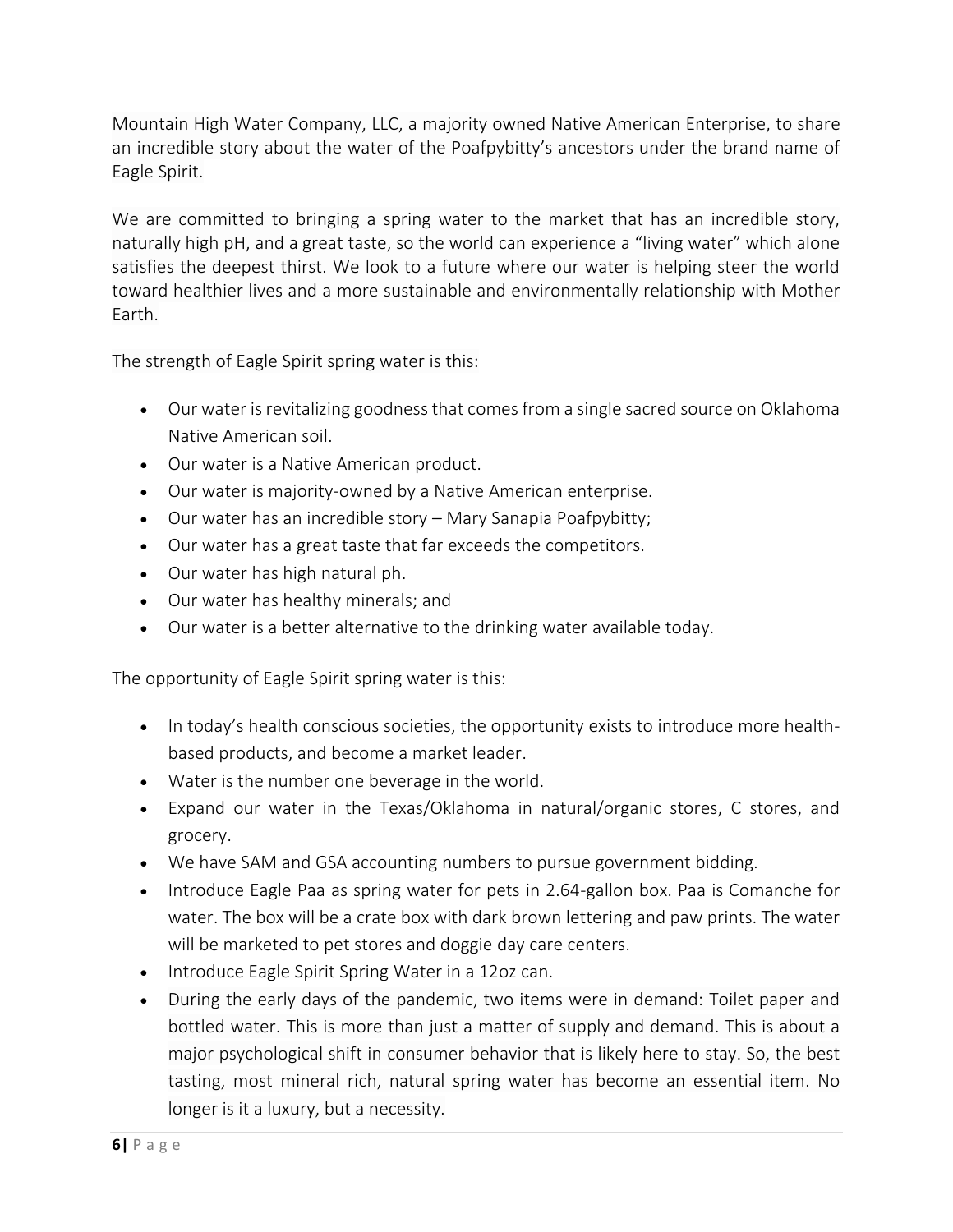#### *Fitwhey*

FitWhey is currently under review for further study and proper strategy.

#### Sweetrock Chocolate

Chocolate confectionery manufacturers and retailers continue to face multiple challenges. Along with the increases in the price of raw materials, they are also encountering widespread government regulation and competitive pressure. This will continue to cause challenges and place burdens on our earnings, this subsidiary will be dissolved.

#### FINAL WORDS

In the beginning we had two recurring questions: Where do we want RMHB to be in the future and how to get there? Our answers were derived by considering the relative strengths and purpose of our Company, by having a clear understanding of what enables the Company to generate value, opportunities and trends in the marketplace, and our personal aspirations and values. It was an assessment of organizational health that took in everything from alignment on direction and quality of execution to the ability to learn and adapt.

We put equal rigor and discipline into achieving success on both strategy and talent. We think systematically about the Company's people: which roles they play, what they can achieve, and how the Company should operate to increase their impact. The efficiency and effectiveness of a company's core management processes can change a company's fortunes. We take special care to ensure our management team performs strongly as a unit, while maintaining the distance to be objective but enough closeness to gain trust and loyalty. Further, our goal was to make the team productive by regularly taking stock of and improving its operating rhythm, meeting protocols, interaction quality, and dynamics and profitability.

Our greatest strength now comes from within. We are focused on one goal and we do not get distracted from it. We are strategic. We have a clear understanding of what every person in the Company is working toward. We have a culture of accountability and people who are not afraid to make decisions for the good of team and the Company. We are proactive and we communicate, and we are not afraid to take risks.

This moment in the world's history has brought new challenges as well as exciting new opportunities. Even with today's market pressures, we are confident that with the right focus, continued innovation, and a commitment to excellence, we will successfully meet those challenges that we face now and in the future.

We have created disruptive products that will set our Company apart from other companies. Our service on the U.S. Hemp Roundtable Board has been extremely valuable in terms of